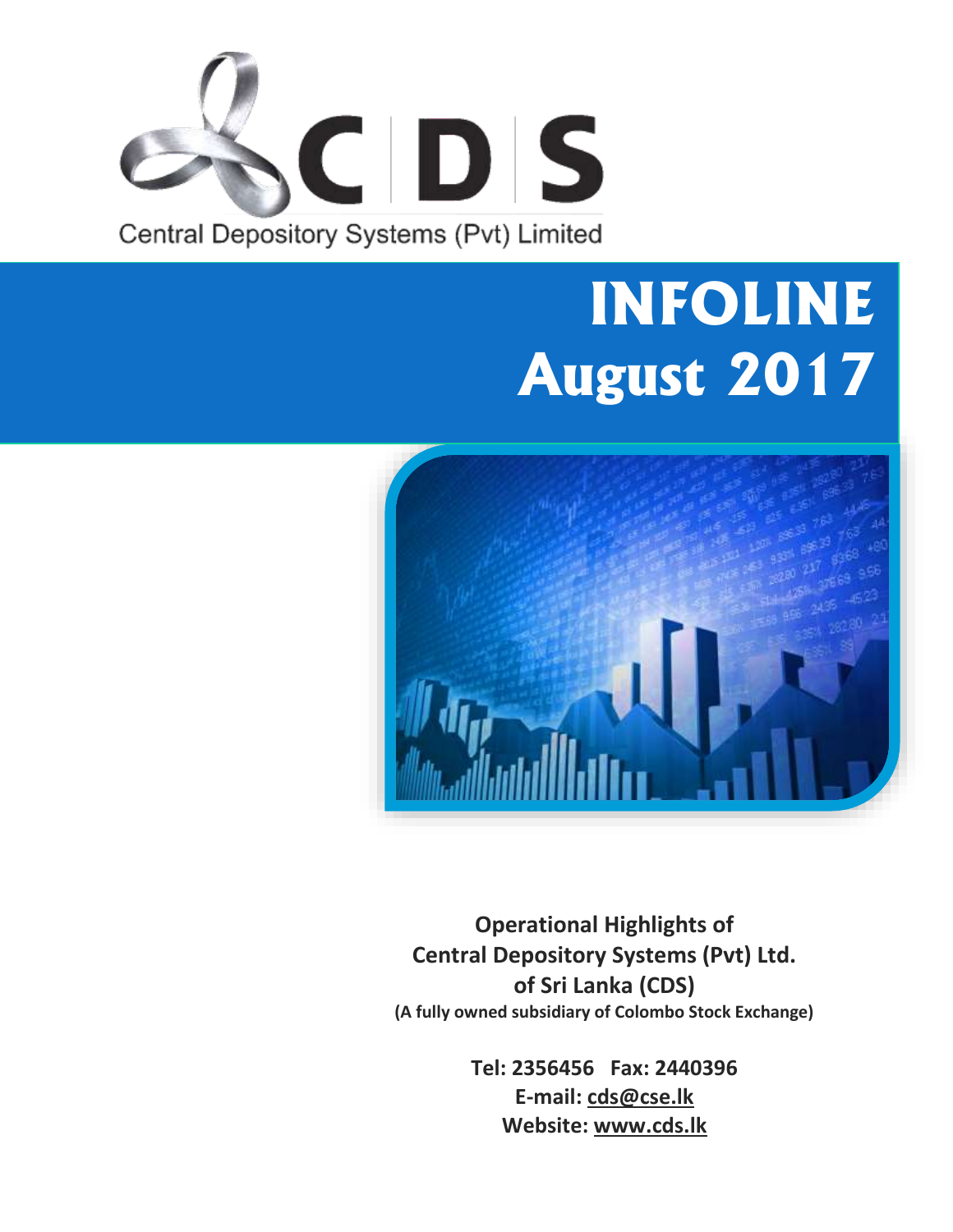

## **Operational Highlights**

| <b>Major Operations</b>              | <b>Aug-17</b> | $Jul-17$ | $Jun-17$    | $May-17$ | Apr-17      | $Mar-17$ | <b>Aug-16</b> |
|--------------------------------------|---------------|----------|-------------|----------|-------------|----------|---------------|
| <b>New Accounts (No.)</b>            | 816           | 962      | 882         | 877      | 833         | 1,260    | 1,440         |
| Deposits (No.)                       | 3,617         | 3,858    | 18,477      | 2,214    | 32,644      | 18,292   | 4,322         |
| <b>Withdrawals (No.)</b>             | 9             | $\Omega$ | $\mathbf 0$ | 0        | $\mathbf 0$ | 3        | 0             |
| <b>Transfers (No.)</b>               | 1,745         | 2,265    | 2,564       | 2,245    | 1,772       | 2,667    | 2,184         |
| Trades (No.) - Equity                | 71,791        | 101,594  | 100,413     | 104,904  | 89,494      | 65,508   | 133,176       |
| <b>Trades (No.)-Closed End Funds</b> | 17            | 40       | 61          | 106      | 32          | 53       | 83            |
| <b>Market Days (No.)</b>             | 22            | 21       | 20          | 20       | 17          | 23       | 22            |
| <b>Listed Companies (No.)</b>        | 295           | 295      | 296         | 296      | 295         | 295      | 295           |
| Participants (No.)                   | 50            | 50       | 50          | 50       | 51          | 51       | 51            |

\***Deposits in August 2017 include 3,013 direct deposits made due to Subdivisions, Right Issues, Initial public Offers and Capitalization of Reserves.** 2017

### **Comparative analysis on monthly basis**

|                           |           | Jul      | Jun     | <b>May</b> |           | <b>New Accounts (No.)</b>     | 7,658   | 10,184  |
|---------------------------|-----------|----------|---------|------------|-----------|-------------------------------|---------|---------|
|                           | Aug<br>17 | 17       | 17      | 17         | Apr<br>17 | Deposits (No.)                | 82,588  | 80,988  |
|                           |           |          |         |            |           | Withdrawals (No.)             | 13      | 14      |
| <b>New Accounts (No.)</b> | $-15.18$  | 9.07     | 0.57    | 5.28       | $-33.89$  | <b>Transfers (No.)</b>        | 16.872  | 16,517  |
| Deposits (No.)            | $-6.25$   | $-79.12$ | 734.55  | $-93.22$   | 78.46     | Trades (No.) - Equity         | 631,501 | 769.957 |
| Trades (No.) - Equity     | $-29.34$  | 1.18     | $-4.28$ | 17.22      | 36.62     | Trades (No.)-Closed End Funds | 374     | 738     |



| eServices Enrollment | As at 31 <sup>st</sup> August 2017 | August-17 | As at $31^{st}$ July 2017 |  |
|----------------------|------------------------------------|-----------|---------------------------|--|
| <b>SMS</b>           | 10.631                             | 39        | 10.592                    |  |
| e-Statements         | 18.447                             | 435       | 18.012                    |  |

2016

**CUMALATIVE JAN-AUG**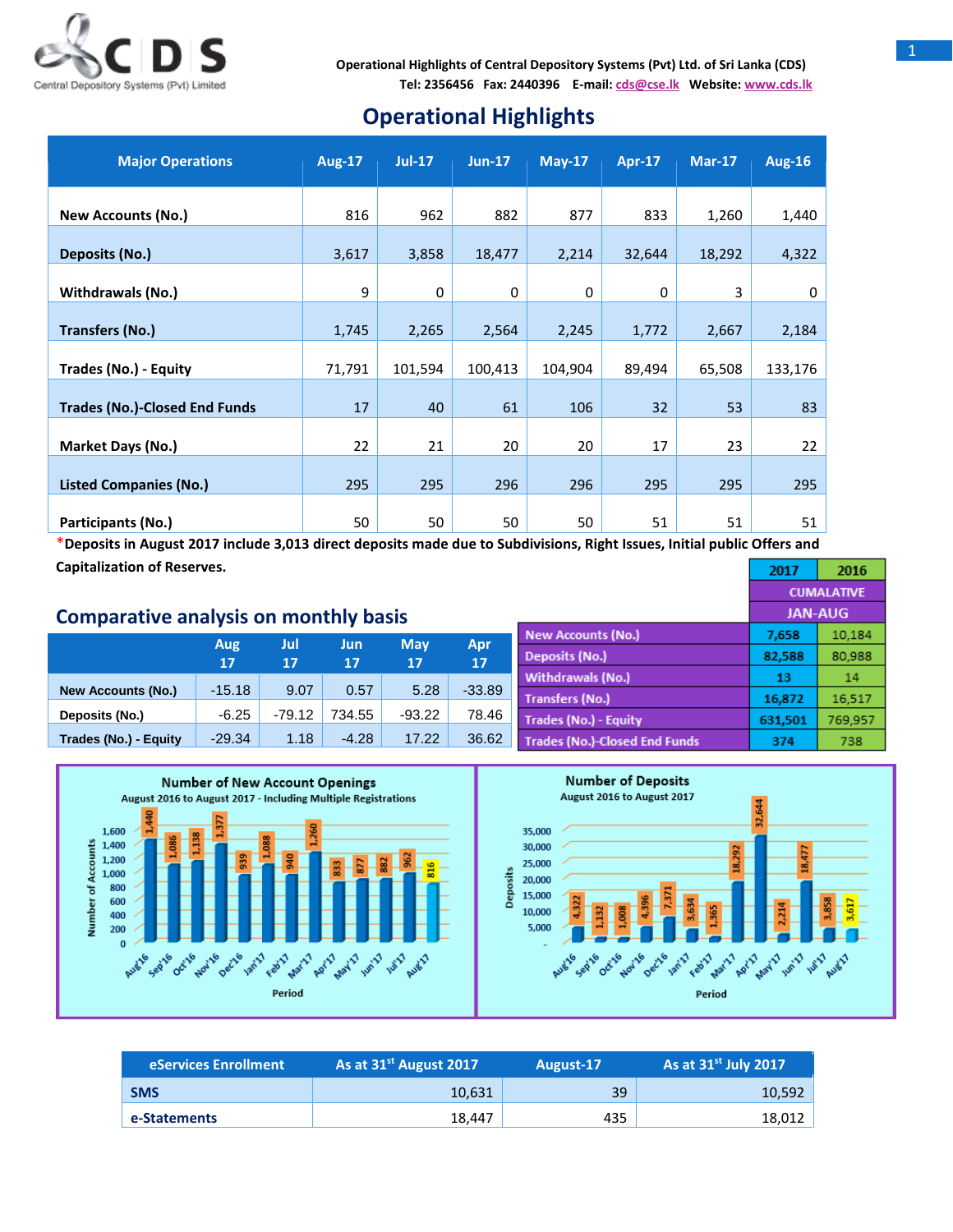

## **Number of CDS Accounts by Investor Category**

## **De-Mat Accounts in CDS**

|                                                                         | <b>Aug-17</b> | $Jul-17$ | $Jun-17$ | $Mav-17$ | <b>Apr-17</b> | $Mar-17$ | <b>Aug-16</b> |
|-------------------------------------------------------------------------|---------------|----------|----------|----------|---------------|----------|---------------|
| Local Individuals (No.)                                                 | 597,251       | 596,718  | 596,079  | 595,593  | 595,102       | 594,586  | 589,171       |
| Foreign Individuals (No.)                                               | 4,612         | 4,603    | 4,598    | 4,594    | 4,589         | 4,585    | 4,540         |
| <b>Local Companies (No.)</b>                                            | 9,579         | 9,553    | 9,532    | 9,508    | 9,489         | 9,477    | 9,302         |
| <b>Foreign Companies (No.)</b>                                          | 5,200         | 5,190    | 5,168    | 5,139    | 5,121         | 5,114    | 4,993         |
| <b>Total</b><br><b>Excluding Multiple Registrations</b>                 | 616,642       | 616.064  | 615,377  | 614,834  | 614,301       | 613,762  | 608,006       |
| <b>Total De-Mat Accounts</b><br><b>Including Multiple Registrations</b> | 809,343       | 808,527  | 807,565  | 806.683  | 805,806       | 804,973  | 797,146       |

#### **De-Mat Account Categories as a Percentage against Total Registrations Excluding Multiple Registrations (%)**

|                                                         | <b>Aug-17</b> | $Jul-17$ | $Jun-17$ | $Mav-17$ | <b>Apr-17</b> | Mar-17 | <b>Aug-16</b> |
|---------------------------------------------------------|---------------|----------|----------|----------|---------------|--------|---------------|
| Local Individuals (No.)                                 | 96.86         | 96.86    | 96.86    | 96.87    | 96.87         | 96.88  | 96.90         |
|                                                         |               |          |          |          |               |        |               |
| Foreign Individuals (No.)                               | 0.75          | 0.75     | 0.75     | 0.75     | 0.75          | 0.75   | 0.75          |
| <b>Local Companies (No.)</b>                            | 1.55          | 1.55     | 1.55     | 1.55     | 1.54          | 1.54   | 1.53          |
| <b>Foreign Companies (No.)</b>                          | 0.84          | 0.84     | 0.84     | 0.84     | 0.83          | 0.83   | 0.82          |
| <b>Total</b><br><b>Excluding Multiple Registrations</b> | 100.00        | 100.00   | 100.00   | 100.00   | 100.00        | 100.00 | 100.00        |



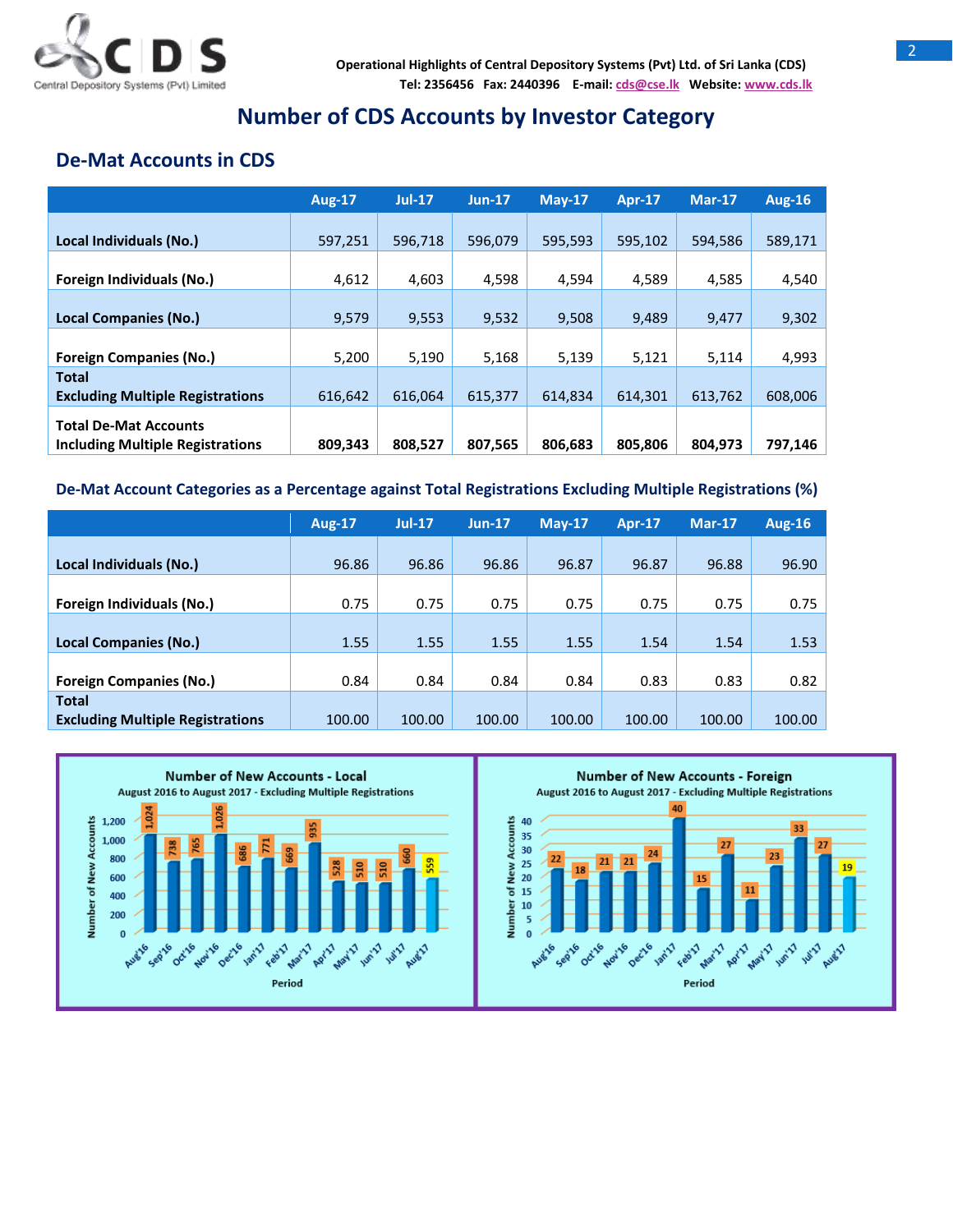

## **Value & Quantity of the Securities held in the CDS**

| <b>Securities Held in Custody</b><br>(Nos.) | <b>Aug-17</b>  | $Jul-17$       | $Jun-17$       | $Mav-17$       | Aug-16         |
|---------------------------------------------|----------------|----------------|----------------|----------------|----------------|
| <b>Domestic</b>                             | 66,941,194,977 | 66,663,733,763 | 66,574,571,858 | 66,402,224,960 | 62,451,348,343 |
| Foreign                                     | 23,442,771,366 | 22,551,963,888 | 22,425,998,884 | 22,362,043,668 | 21,075,814,726 |
| <b>Total</b>                                | 90,383,966,343 | 89,215,697,651 | 89,000,570,742 | 88,764,268,628 | 83,527,163,069 |

| <b>Comparative Analysis on</b><br><b>Fluctuations(Change)</b> | <b>Aug-17</b> | $Jul-17$ | $Jun-17$ |
|---------------------------------------------------------------|---------------|----------|----------|
| <b>Domestic</b>                                               | 0.416%        | 0.134%   | 0.260%   |
| Foreign                                                       | 3.950%        | 0.562%   | 0.286%   |
| Total                                                         | 1.309%        | 0.242%   | 0.266%   |

| <b>Securities Held in Custody</b><br>(Rs.) | <b>Aug-17</b>     | <b>Jul-17</b>     | $Jun-17$          | $May-17$          | Aug-16            |
|--------------------------------------------|-------------------|-------------------|-------------------|-------------------|-------------------|
| <b>Domestic</b>                            | 2,154,629,360,825 | 2,223,866,221,348 | 2,253,085,934,792 | 2,227,454,342,229 | 2,056,899,999,709 |
| Foreign                                    | 800,110,193,610   | 827,291,130,185   | 840,226,749,534   | 823,767,273,526   | 791,116,459,672   |
| <b>Total</b>                               | 2,954,739,554,435 | 3,051,157,351,533 | 3,093,312,684,326 | 3,051,221,615,755 | 2,848,016,459,381 |

| <b>Comparative Analysis on</b><br><b>Fluctuations(Change)</b> | <b>Aug-17</b> | $Jul-17$  | $Jun-17$ |
|---------------------------------------------------------------|---------------|-----------|----------|
| <b>Domestic</b>                                               | $-3.113%$     | $-1.297%$ | 1.151%   |
| Foreign                                                       | $-3.286%$     | $-1.540%$ | 1.998%   |
| Total                                                         | $-3.160%$     | $-1.363%$ | 1.379%   |

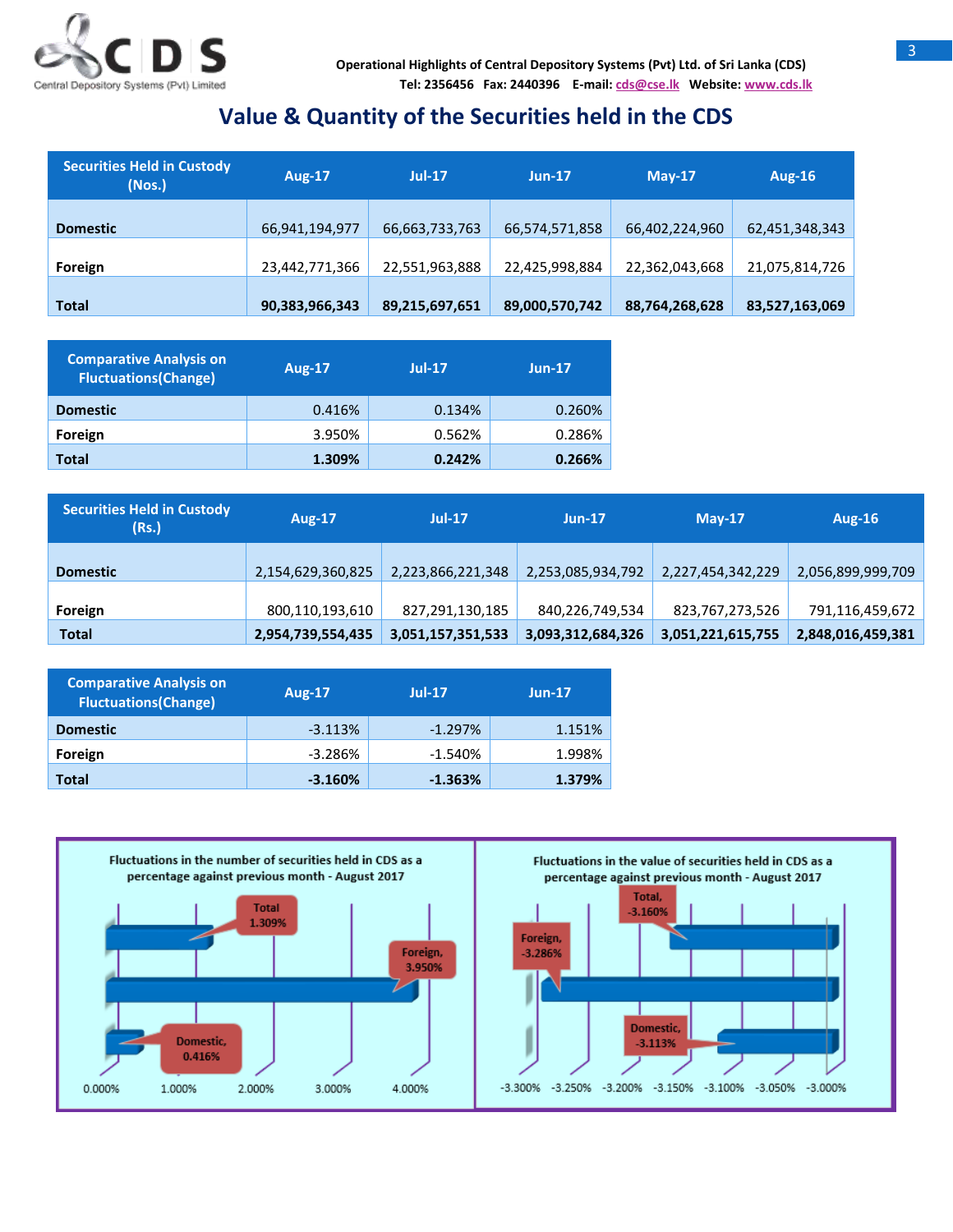

# **Value & Quantity of the Securities held in the CDS by Investor Category as at 31 st August 2017**

| <b>Investor Category</b>  | <b>Equity Holding</b> | <b>Corporate Debt Holding</b> | <b>Total Holding</b> |  |
|---------------------------|-----------------------|-------------------------------|----------------------|--|
| Local Individual          | 15,323,465,865        | 175,552,542                   | 15,499,018,407       |  |
| <b>Local Company</b>      | 48,777,354,849        | 2,664,821,721                 | 51,442,176,570       |  |
| <b>Foreign Company</b>    | 21,751,626,328        | 13,207,133                    | 21,764,833,461       |  |
| <b>Foreign Individual</b> | 1,674,430,716         | 3,507,189                     | 1,677,937,905        |  |
| <b>Total</b>              | 87,526,877,758        | 2,857,088,585                 | 90,383,966,343       |  |

| <b>Equity Value</b><br><b>Investor Category</b> |                      | <b>Corporate Debt Value</b> | <b>Total Value</b>   |  |
|-------------------------------------------------|----------------------|-----------------------------|----------------------|--|
| Local Individual                                | 385,116,705,707.60   | 17,401,097,197.77           | 402,517,802,905.37   |  |
| <b>Local Company</b>                            | 1,485,814,515,749.80 | 266,297,042,169.93          | 1,752,111,557,919.73 |  |
| <b>Foreign Company</b>                          | 761,872,500,806.40   | 1,328,782,049.98            | 763,201,282,856.38   |  |
| Foreign Individual                              | 36,567,924,024.80    | 340,986,728.65              | 36,908,910,753.45    |  |
| <b>Total</b>                                    | 2,669,371,646,288.60 | 285,367,908,146.33          | 2,954,739,554,434.93 |  |

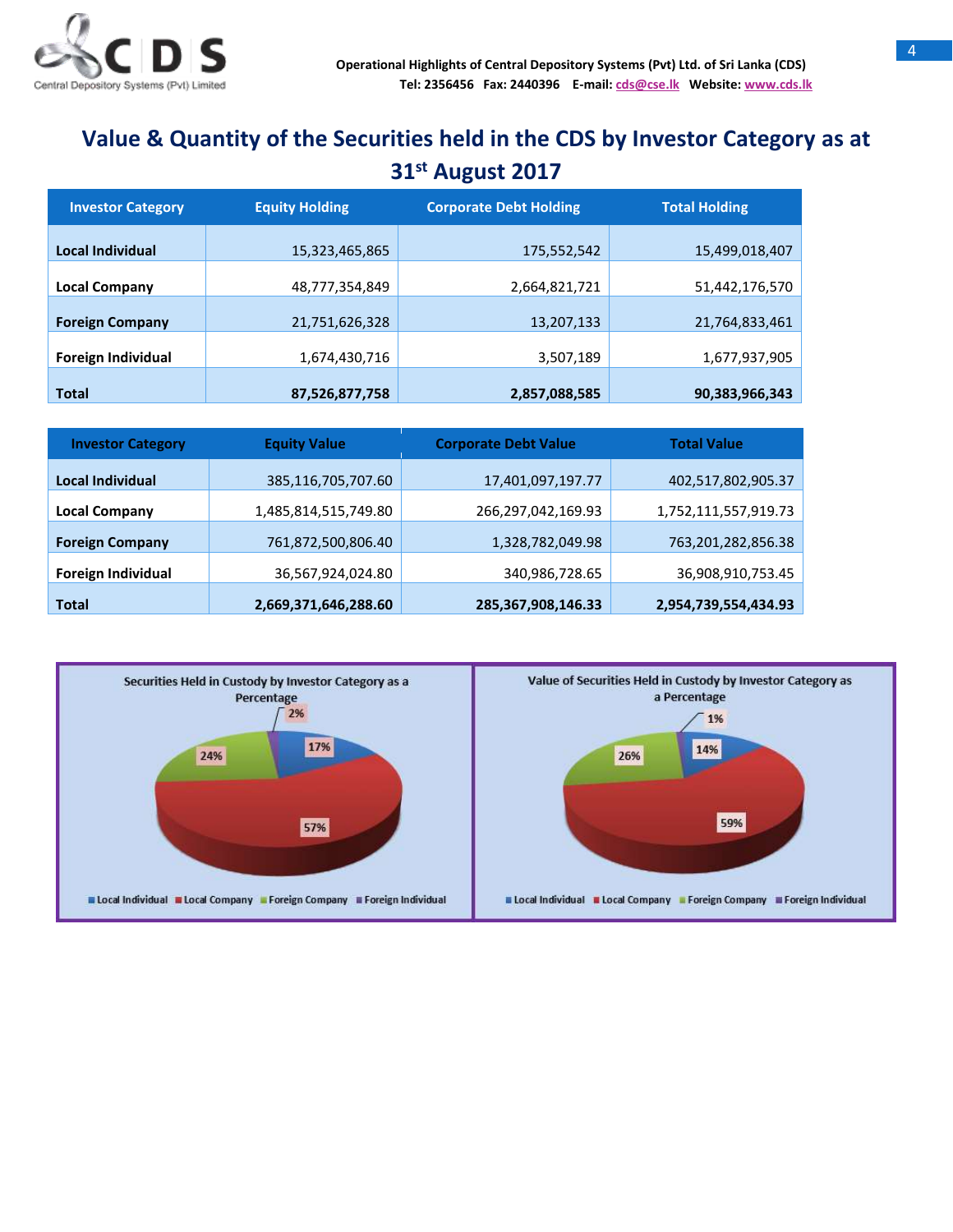

## **Holdings in CDS as at 31 st August 2017**

| <b>HOLDINGS</b> | <b>Equity</b>  |               | <b>Total</b>   |  |
|-----------------|----------------|---------------|----------------|--|
| <b>Domestic</b> | 64,100,820,714 | 2,840,374,263 | 66,941,194,977 |  |
| Foreign         | 23,426,057,044 | 16,714,322    | 23,442,771,366 |  |

| <b>MARKET VALUE</b> | Equity            | <b>Corporate Debt</b> | Total             |
|---------------------|-------------------|-----------------------|-------------------|
| <b>Domestic</b>     | 1,870,931,221,457 | 283,698,139,368       | 2,154,629,360,825 |
| Foreign             | 798,440,424,831   | 1,669,768,779         | 800,110,193,610   |

|                   | <b>Quantity</b> | <b>Market Value(LKR)</b> |  |
|-------------------|-----------------|--------------------------|--|
| <b>Equity</b>     | 87,526,877,758  | 2,669,371,646,288.60     |  |
| <b>Debentures</b> | 2,857,088,585   | 285,367,908,146.33       |  |







#### **De-Mat Percentages of Securities**

| <b>DE-MAT PERCENTAGE FOR EQUITY</b>  | 95.2% |
|--------------------------------------|-------|
| DE-MAT PERCENTAGE FOR CORPORATE DEBT | 99.6% |